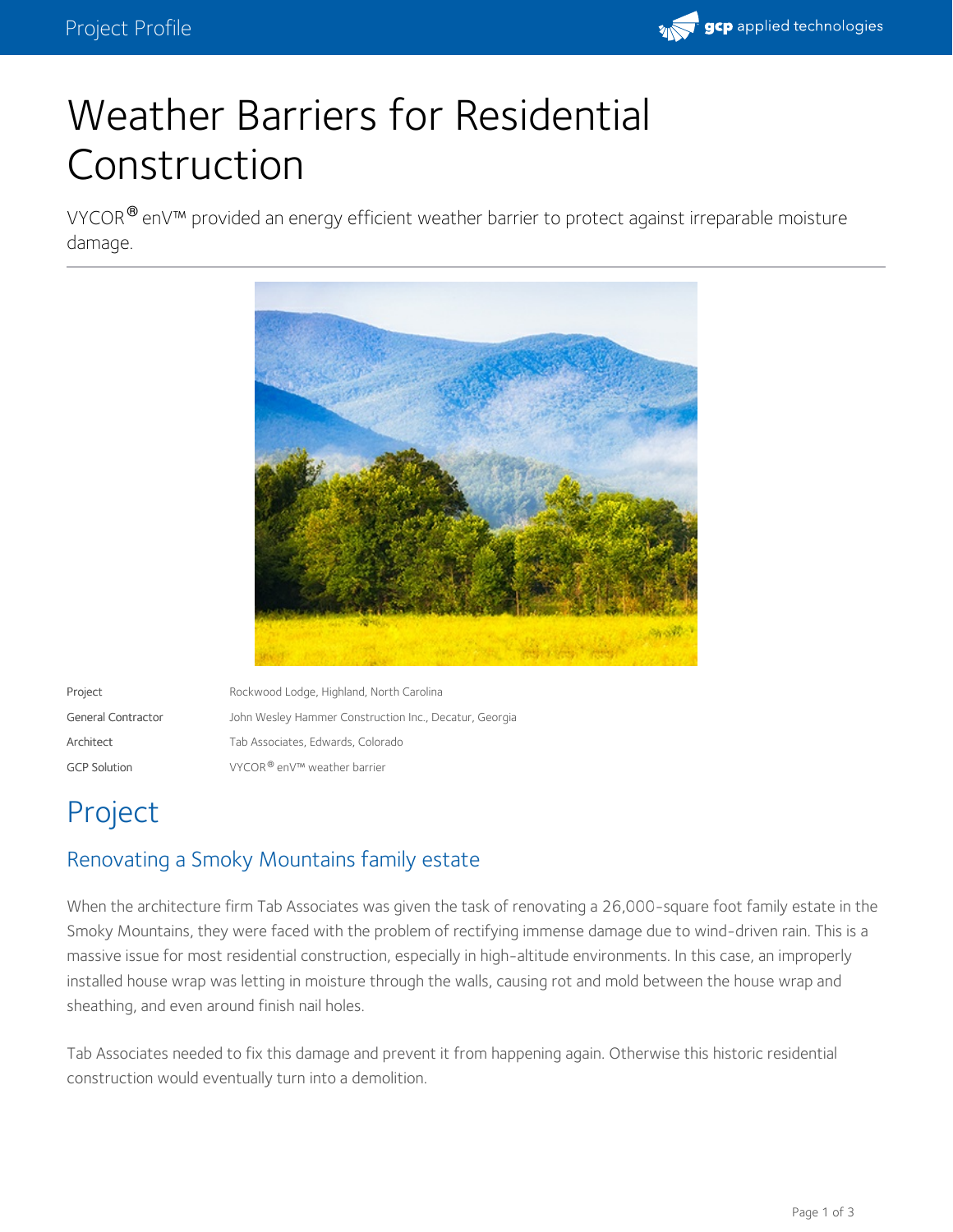-

-



"In such rugged weather, the typical methods of construction were failing. And after doing our homework, we found Vycor® enV™ to be the best product of its kind available. It wasn't just <sup>a</sup> good idea, but <sup>a</sup> needed one. It's <sup>a</sup> better level of protection."

Orion Hansen, Superintendent, John Wesley Hammer Construction

#### Ensuring seamless weather protection

Prior to reconstruction, Tab Associates needed to find a weather barrier that would do the job. They sought a barrier that was seamless, would seal around fasteners, and was impermeable to water. In addition, since the previous moisture barrier has been incorrectly installed by the original architect, Tab Associates wanted to find a product supported by technical services that would help them do the job right the first time.

"The GCP technical team walked us through the prep work needed and the process of applying the barrier. They're absolute pros and really know their product. And they helped us avoid any pitfalls."

Orion Hanson, Superintendent,

John Wesley Hammer Construction

#### Providing job site support during installation

Tab Associates leveraged a 30-year relationship with GCP, and worked with their technical services group to select VYCOR®enV™, a weather resistant barrier system. The GCP field technical services manager and sales representative came out to the job site and applied and demonstrated the VYCOR®enV™ barrier on a test area for the construction team.

Before installing the barrier system, Tab Associates needed to essentially dismantle the house before putting it back together. The Poplar bark shingles, original house wrap, and old OSB sheathing were removed, plus the windows and doors were pulled. Lastly, the home was re-insulated where voids were found, and it was re-sheathed with higher grade AC plywood sheathing. Only then was VYCOR®enV™ applied.